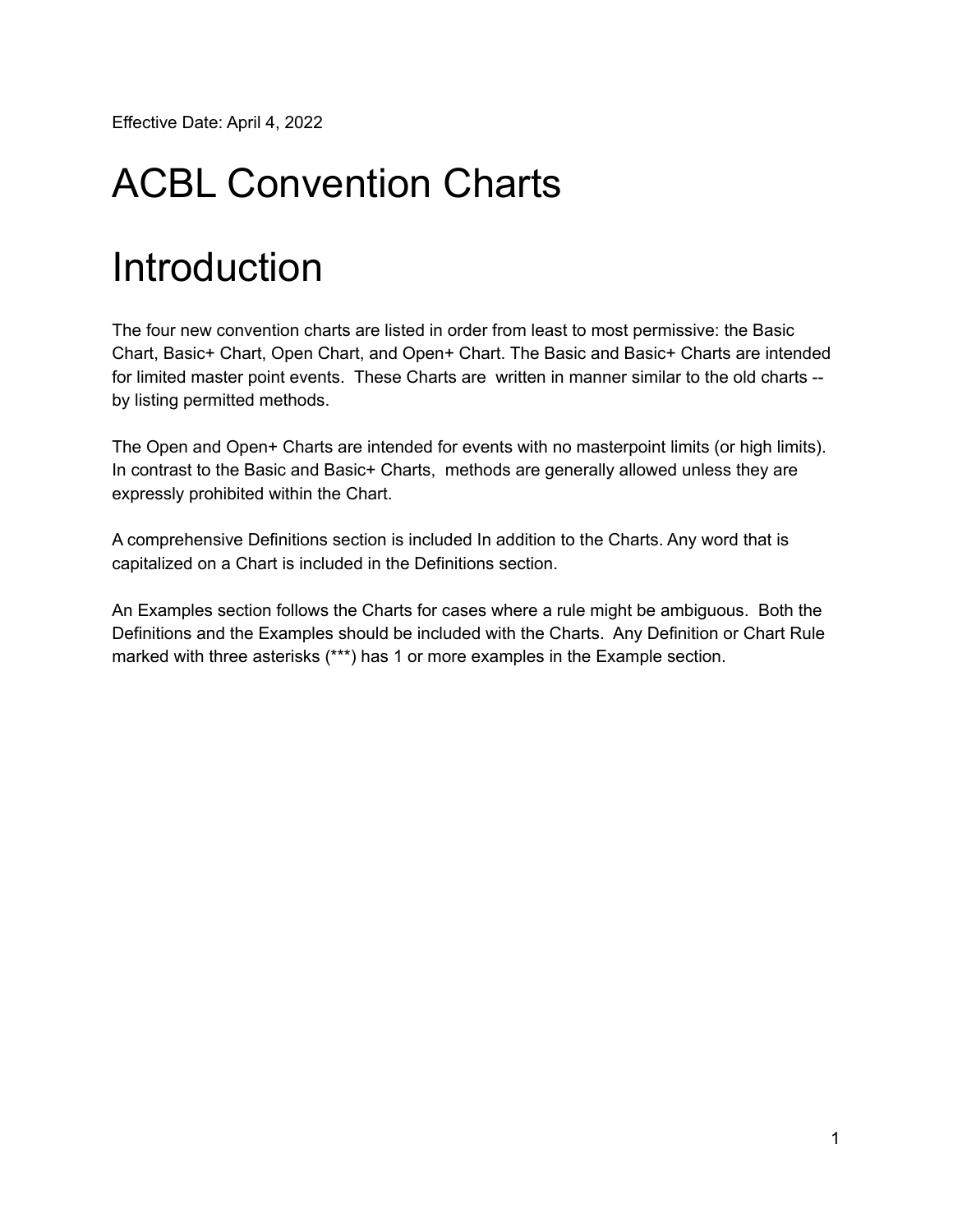### Chart Usage

### **Tournaments**

Pair Events and non-Bracketed Team Events

#### Basic Chart: Applies in any event where the upper limit per player is 750 or less.

Basic+ Chart: Applies in any event where the upper limit per player is 3000 or less.

Open Chart:

At a Sectional: Applies in any event with no masterpoint limit, and any event with a masterpoint limit above 3000.

At a Regional (including regional events at an NABC):

- **●** applies in any 1-session event with no masterpoint limit (includes Side Series);
- **●** applies in any restricted event with a masterpoint limit above 3000;
- **●** applies in any 2-session event with no masterpoint limit if there is no
- 2-session event of the same type with a masterpoint limit on the same day.

Nationally Rated Events: Applies in any NABC event with an upper masterpoint limit between 3001 and 6000.

#### Open+ Chart:

At a Regional (including regional events at an NABC):

- **●** applies in any 3+-session event with no masterpoint limit;
- **●** applies in any 2-session event with no masterpoint limit as long as there is
- a 2-session event of the same type with a masterpoint limit on the same day.

Nationally Rated Events: Applies in any NABC event with no masterpoint limit, and any NABC event with an upper masterpoint limit above 6000.

#### Bracketed Events

A single bracket event always uses the Open Chart.

For bracketed events with more than one bracket, the Open Chart is used in most brackets with these exceptions:

Basic Chart: Any bracket where the highest team averages less than 750 masterpoints per player;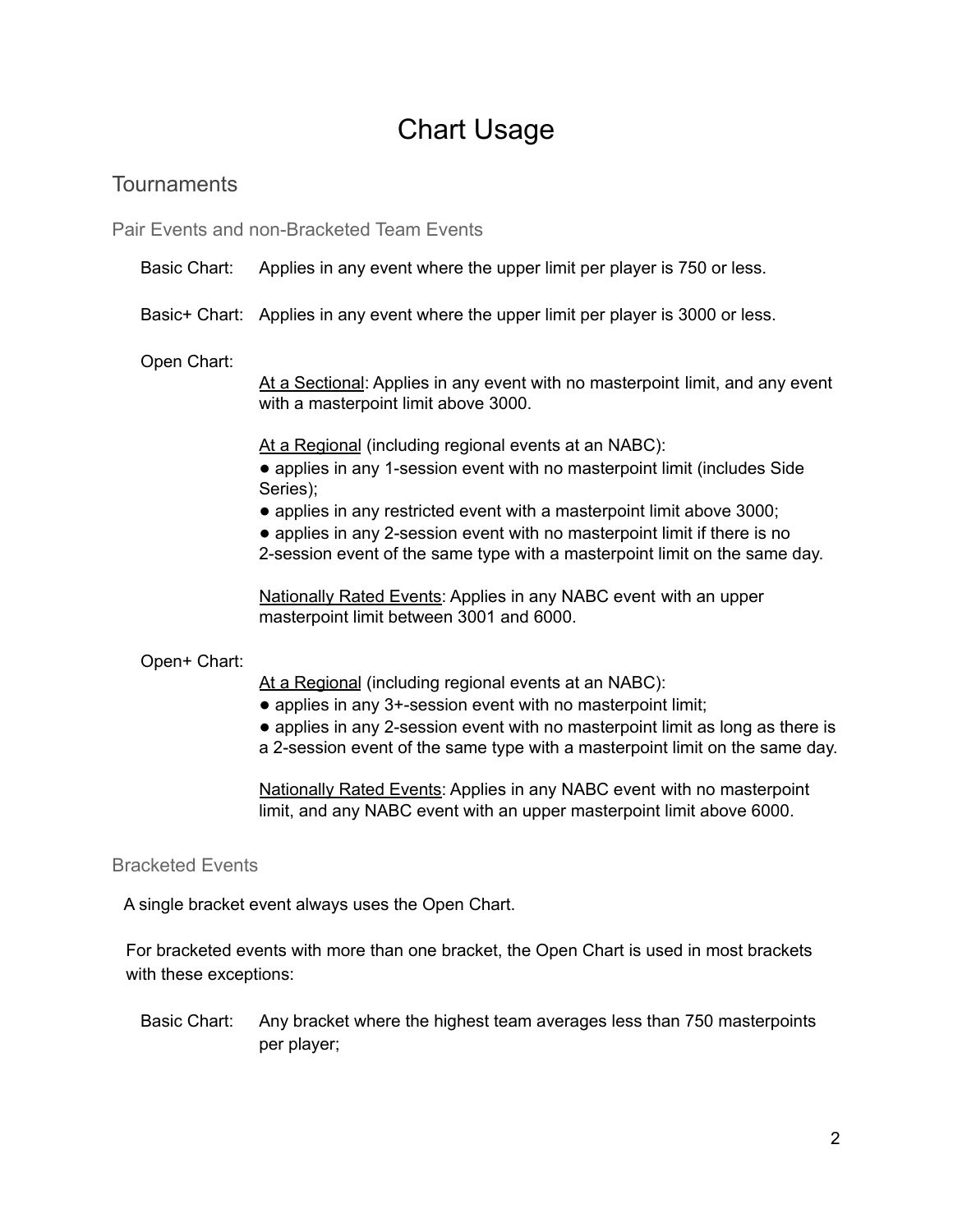- Basic+ Chart: Any bracket where the highest team averages 751 to 150 masterpoints per player;
- Open+ Chart: Top bracket (regardless of team masterpoint holdings), and any other bracket where the lowest team averages more than 3000 masterpoints per player.

In all types of events, when the directors allow a team to play in a higher bracket than its masterpoint holding would qualify the team for, that team's masterpoint total is ignored in determining which Chart applies.

### Club Games

The Open Chart is recommended for most open club games. Particularly advanced clubs may prefer to use the Open+ Chart, while clubs that mainly cater to newer players may prefer the Basic+ Chart. The Basic and Basic+ Charts are recommended for masterpoint restricted games at clubs.

### Pre-alerts and Written Defenses

Two classes of methods are particularly difficult to defend against, and these methods are allowed only in events governed by the Open or Open+ Chart, and then only in segments of six boards or longer. These methods, based on #3 of the Opening Bids section of the Open Chart and #3 or #7 of the Opening Bids section of the Open+ Chart, require both a pre-alert and a written defense, including a separate copy of that defense for each opponent.

Official ACBL defenses must be provided when possible. In the event that a convention does not yet have an official ACBL defense, the pair must, *before* using it in an ACBL sanctioned game:

- Submit a full description of the convention and a proposed defense to the ACBL committee for approval. The defense must be provisionally approved. A method is "provisionally approved" if an acknowledgement receipt was sent by the ACBL upon submission and either: (a) the committee sends an email granting provisional approval; or (b) it was submitted at least 30 days before the ACBL sanctioned event in which it is used and the committee has not rejected it; and
- Provide the submitted defense to any opponents.

It is recommended that any new convention and written defense be posted online for public comment.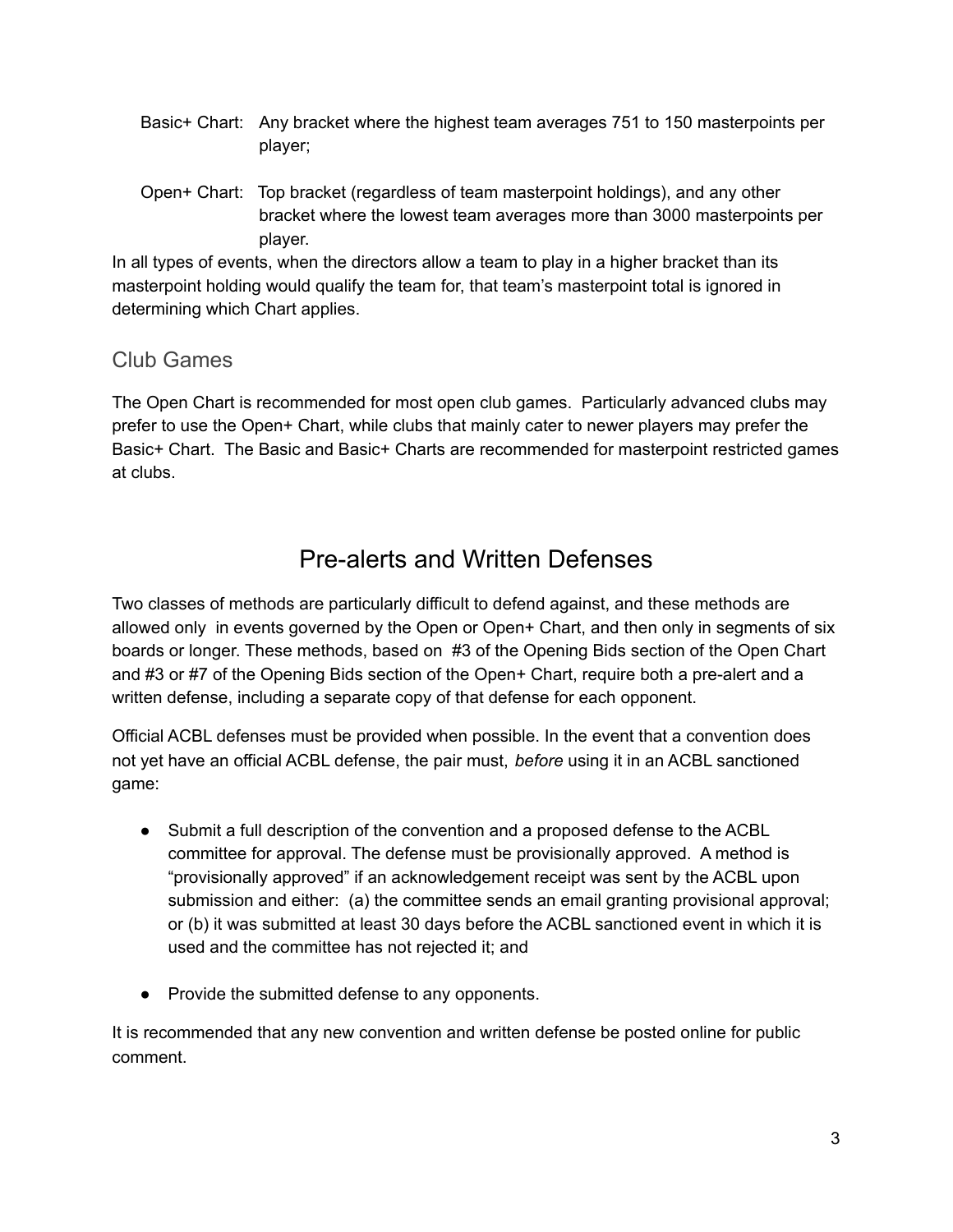Note: For any method for which a written defense is required, the opposing pair may use their own defense rather than the one provided. The defending pair may refer to a pre-written copy of their own defense.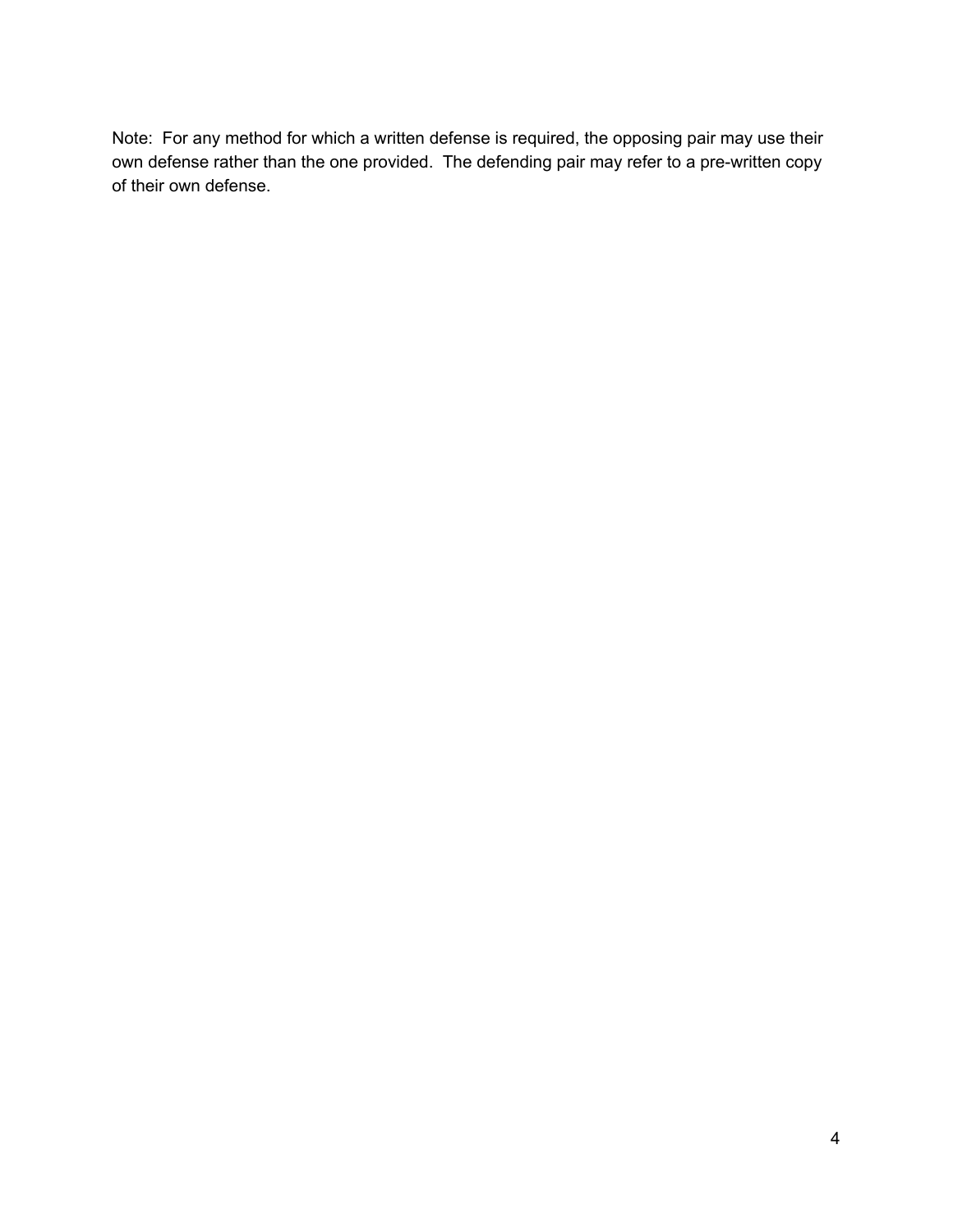# CONVENTION CHARTS

# **Definitions**

A group of four numbers separated by equal signs (=) denotes an exact suit distribution. For example: 5=4=3=1 denotes five spades, four hearts, three diamonds, and one club. A group of four numbers separated by hyphens (-) denotes any of the exact distributions matching that general pattern. For example: 4-3-3-3 represents: 4=3=3=3 or 3=4=3=3 or 3=3=4=3 or 3=3=3=4.

Definitions #1-4 below have specific meanings that may vary from commonly understood meanings or may not have previously been defined. Definitions #5 and higher likely match common understandings of the term, but are still defined here for specificity and clarity. Definitions #5 and higher appear alphabetically.

#### 1. **Hand strength**:

- a. **"Weak":** A hand that contains less than Near Average Strength.
- b. **"Near Average Strength"**: A hand that has at least 8 HCP or meets the "Rule of 17".
- c. **"Average Strength"**: A hand that has at least 10 HCP or meets the "Rule of 19".
- d. **"Strong":** A hand that contains:
	- i. at least 15 HCP; or
	- ii. at least 14 HCP and meets the "Rule of 24".
	- iii. at least 5 Control Points and is within one trick of game assuming suits break evenly among the other hands.
- e. **"Very Strong":** A hand that contains:
	- i. at least 20 HCP; or
	- ii. at least 14 HCP and is within one trick of game assuming suits break evenly among the other hands.
	- iii. at least 5 Control Points and is within one trick of game assuming suits break evenly among the other hands.

#### 2. **\*\*\* "Natural"**:

- a. Any opening bid, response, or overcall in a suit at the one-level showing 4 or more cards in the suit bid, except as provided in 2(f) and 2(g).
- b. Any opening bid at the two-level or higher showing 5 or more cards in the suit bid.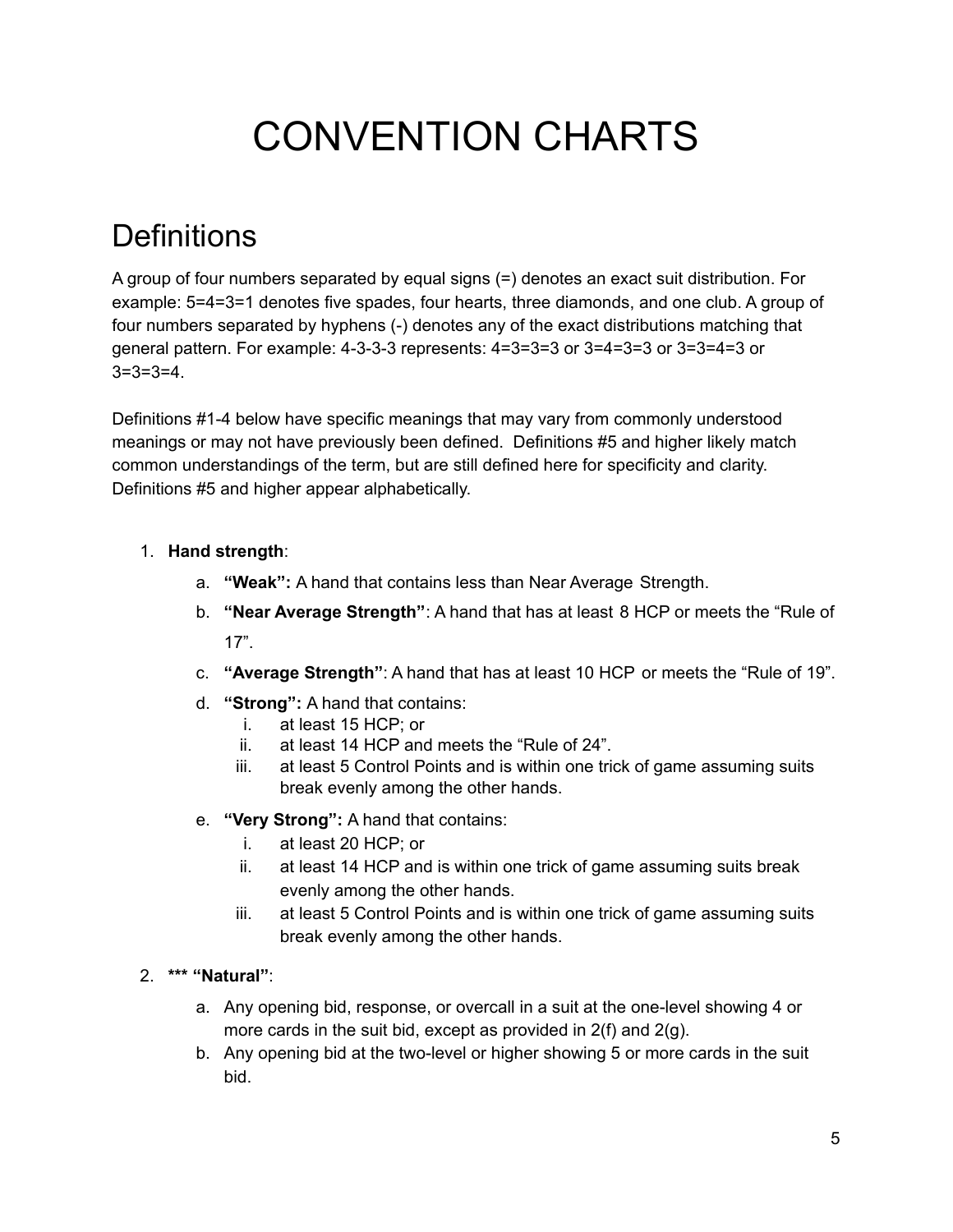- c. Any response or rebid in a minor at the two-level or higher showing 3 or more cards in the suit bid
- d. Any response or rebid in a major at the two-level or higher showing 4 or more cards in the suit bid.
- e. Any suit overcall at any level showing 4 or more cards in the suit bid.
- f. A 1C opening bid showing 3 or more clubs. This opening may also include exactly 4=4=3=2 shape.
- g. A 1D opening bid, overcall, or response showing 3 or more diamonds.
- h. A NT opening bid or overcall that contains no voids, no more than one singleton, which must be an ace, king, or queen, and that does not contain 10 or more cards in two suits combined.
- i. A call is still Natural if it also shows distribution in another suit.
- j. A pass, double, or redouble is Natural if it suggests the current contract as the final contract.
- k. After the opening bid any bid is Natural if it suggests the contract bid as the final contract.

#### 3. **\*\*\* "Quasi-Natural"**:

- a. A minor suit bid that is either Natural or shows a pattern that meets the definition of a Natural NT opening.
- b. Any opening bid at the two-level or higher showing 4 or more cards in the suit bid.
- 4. **\*\*\* "Purely Destructive Initial Action"**: An opening bid or an overcall that satisfies none of the following:
	- a. 4+ cards in a known suit.
	- b. 5+ cards in one of two possible suits.
	- c. 5+-4+ distribution in any two suits.
	- d. An either/or combination of any two of a, b, or c (which may be the same option twice).
	- e. A Three-suited hand.
	- f. At least Average strength.
	- g. Any Natural or Quasi-Natural opening bid.

- - - - - - - - - - - - - - - - - - - - - - - -

#### 5. **"Advancer":** Overcaller's partner.

- 6. **"Agreement":** Partnership understandings of methods adopted by the partnership that are reached explicitly by discussion or implicitly through the mutual experience or awareness of the players. This applies to all calls, allowed and disallowed.
- 7. **"Artificial"**: Any call that is not Natural or Quasi-Natural.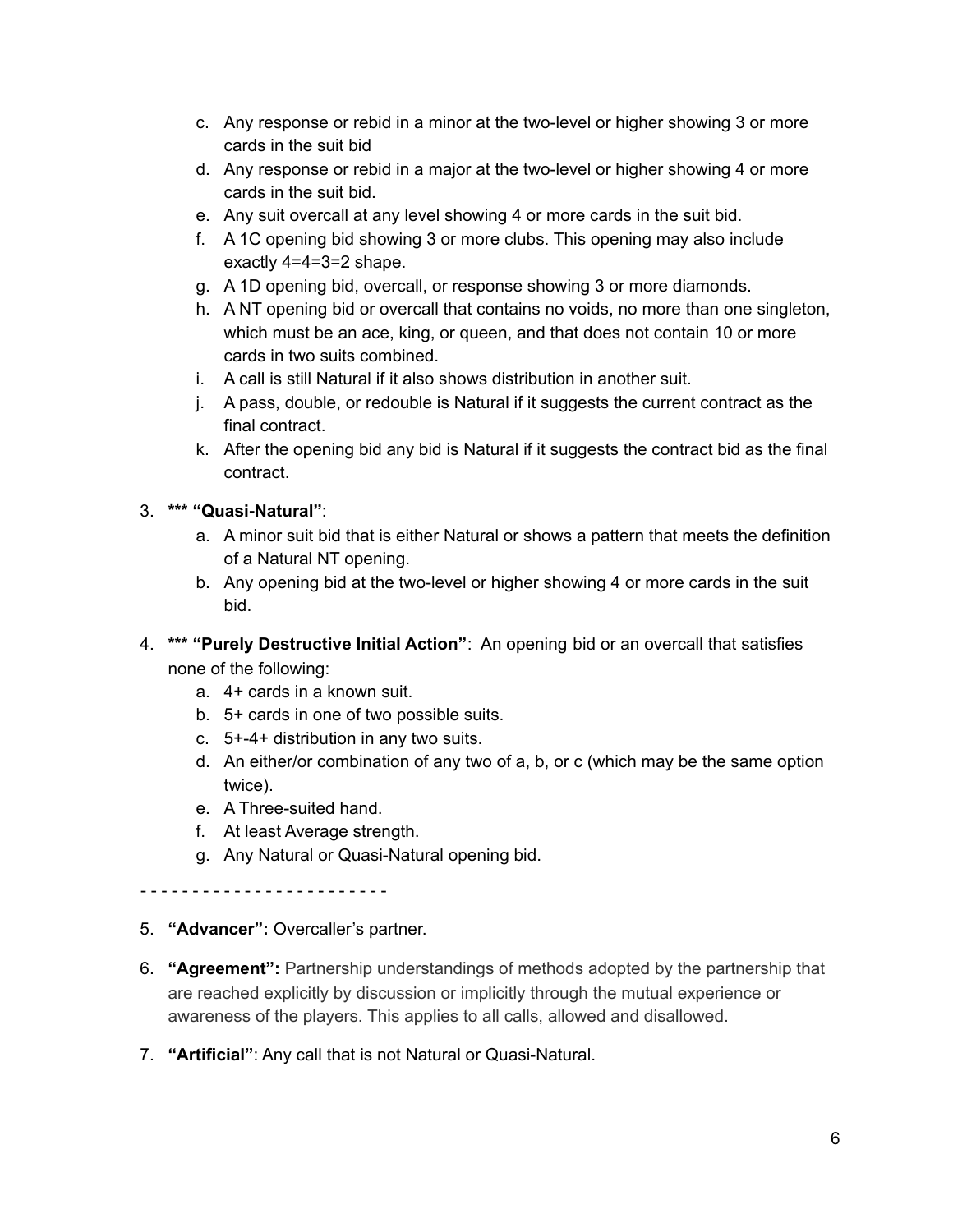- 8. **"Balancing Seat"**: After the bidding has been opened, a player who would end the auction if that player passed.
- 9. **"Bid":** A call that names a level and a denomination (suit or notrump).
- 10. **"Call":** Any bid, pass, double, or redouble.
- 11. **"Control Bid":** A bid showing first or second round control of a suit.
- 12. **"Control Points":** An alternate evaluation method where an Ace=2 and a King=1
- 13. **"Cuebid":** A bid of a suit that an opponent has bid Naturally or Quasi-Naturally or a suit in which an opponent has shown 4 or more cards.
- 14. **"Direct Overcall":** An immediate overcall by the left hand opponent of Opener.
- 15. **\*\*\* "Encrypted Signal":** An encrypted signal is one where the ordering of the cards for the signal is dependent on information known only to the defenders. It is not an encrypted signal to have the type of signal (attitude, count, suit preference) dependent on information known only to the defenders.
- 16. **"Forcing"**: A call that, by partnership Agreement, may not be passed if the intervening opponent passes.
- **17. "High Card Points (HCP)"**: The total number of points in a hand based on honors, counting 4 for an Ace, 3 for a King, 2 for a Queen, and 1 for a Jack.
- 18. **"Invitational"**: A hand sufficiently strong to indicate that partner should bid game unless partner has a minimum.
- 19. "**Length**": Unless otherwise specified, "showing Length in a suit" or "showing a suit" means at least four cards in the suit.
- 20. **"Opener":** The first player to make a bid in the auction.
- 21. **"Overcall":** The first bid made by one of Opener's opponents unless the opponents intervene first with a double.
- 22. **"Preempt":** A jump bid (by either pair) that does not promise at least Average strength.
- 23. **\*\*\* "Psych"**: A call that intentionally and grossly misstates the strength and/or suit length of one's hand.
- 24. **"Psychic Control"**: Any Bid that conveys that a prior Bid was a Psych.
- 25. **\*\*\* "Range"**: One more than the difference between the highest number of HCP a bid can be and the lowest.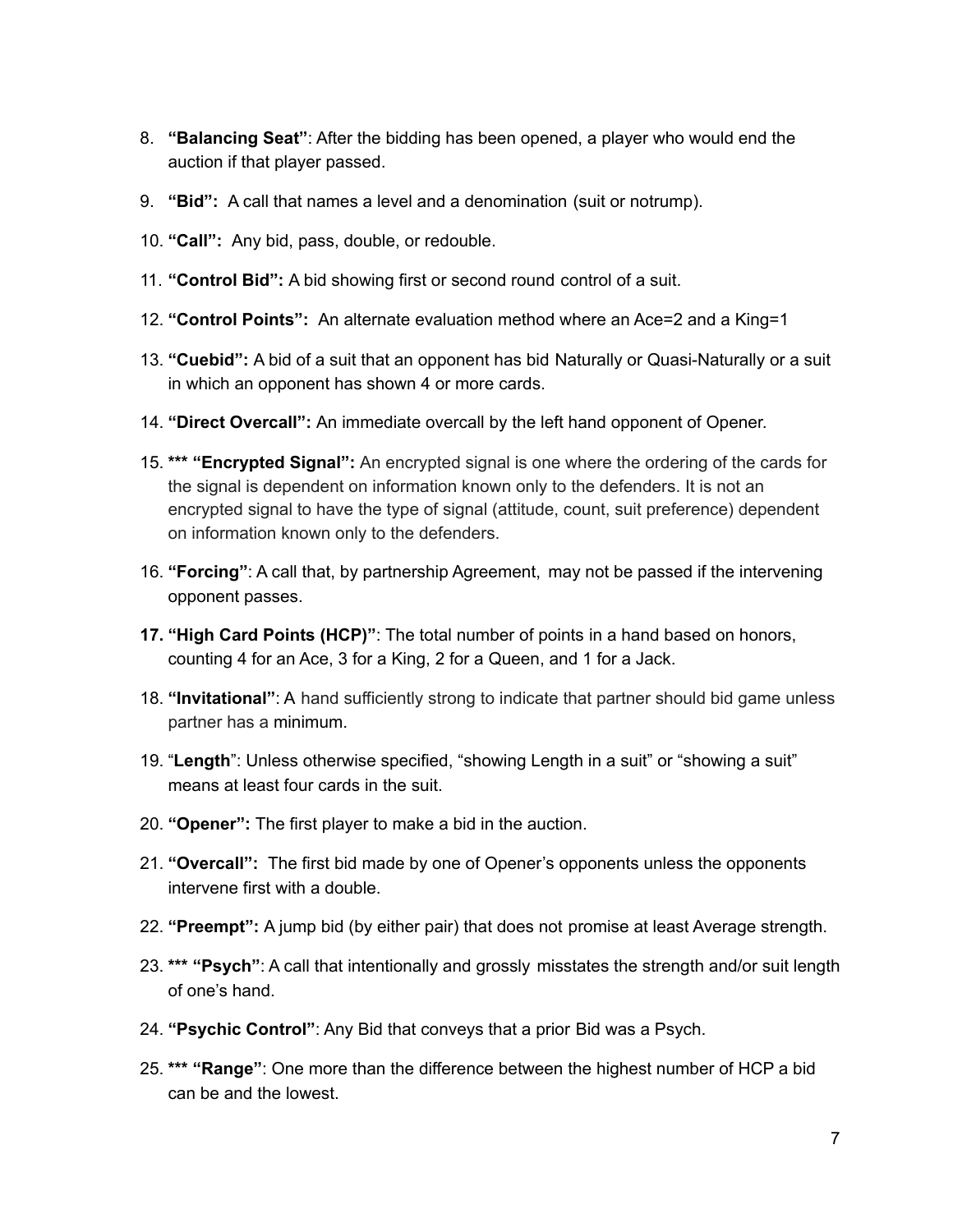- 26. **"Responder":** Opener's partner.
- 27. **\*\*\* "Rule of N"**: A method of determining hand strength computed by adding the High Card Points of the hand to the number of cards in the two longest suits. To meet the "Rule of N", this total must be at least N. \*
- 28. **"Takeout":** A call that shows support for two or three suits and/or a strong hand**.**
- 29. "**Three-Suited":** A hand with 4-4-4-1, 5-4-3-1, or 5-4-4-0 shape.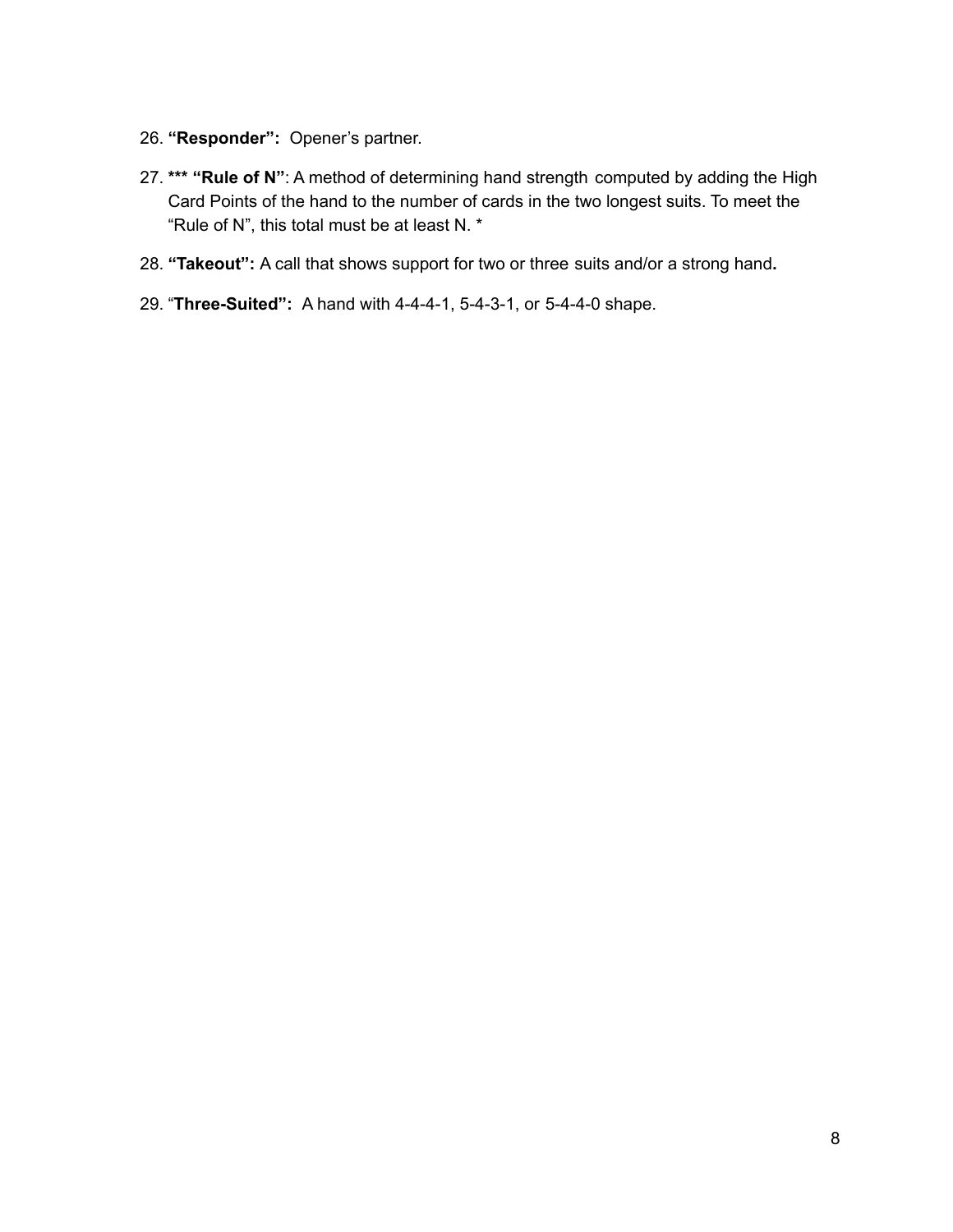# Basic Chart

Bidding Agreements are disallowed unless they are specifically allowed. If an Agreement would be disallowed unless it satisfies a specific High Card Point or shape requirement, a player may not use judgment to include hands with fewer High Card Points or a different shape. Note that almost all Agreements are allowed beginning with Responder's initial action.

The following are always disallowed:

- 1. Purely Destructive Initial Actions
- 2. Psyching an Artificial Opening Bid or an Artificial Overcall
- 3. Psyching an Artificial Response below 2NT to an Opening or Overcall

### Allowed Bidding Agreements

### Opening Bids

- 1. Any Natural opening bid in a suit, as long as it shows at least Average Strength.
- 2. A 1C or 1D opening bid that is either Natural or Quasi-Natural, as long as it shows at least Average Strength.
- 3. An Artificial 1C opening bid that is Strong and Forcing.
- 4. A Natural NT opening bid, as long as it shows at least 10 HCP and the Range is not greater than 5 HCP.
- 5. An Artificial 2C or 2D opening bid that is Very Strong.
- 6. A 2D opening showing 0-1 diamonds along with 3+ cards in all other suits, as long as it shows at least Average Strength.
- 7. A 2D opening showing a 4-4-4-1 or 5-4-4-0 pattern, as long as it shows at least Average Strength. The short suit may be known or unknown.
- 8. \*\*\* Any 2-level opening bid showing at least Average Strength with at least 5-4 shape and both suits known.
- 9. Any Natural opening bid in a suit at the 2-level showing at least 4 HCP and with a Range not greater than 7 HCP.
- 10. Any Natural opening at the 3-level or higher showing 6 or more cards in the suit.
- 11. A 3NT opening bid that shows a known or unknown long minor suit (the suit may be solid or broken).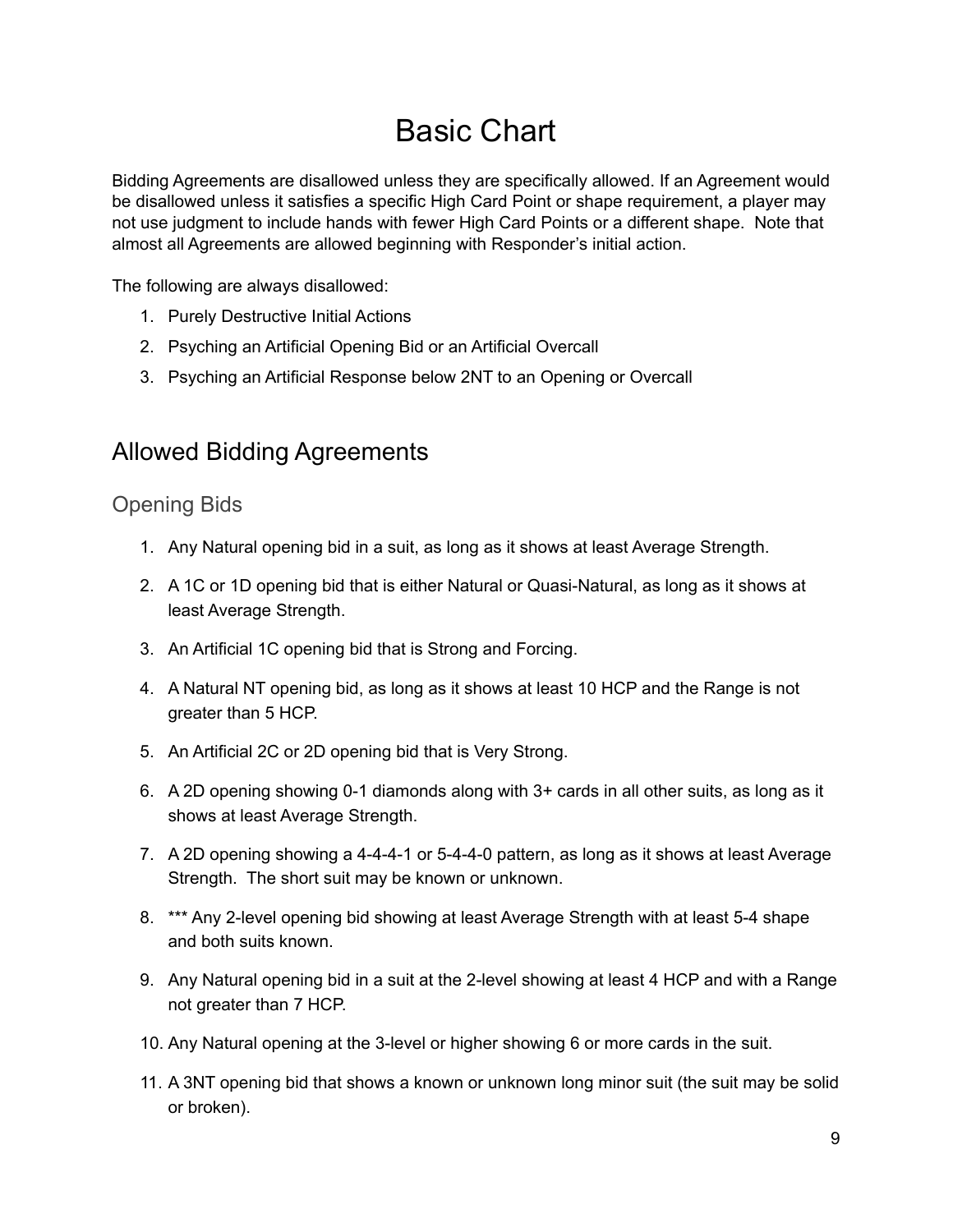- 12. An Artificial 4C opening showing hearts, and an Artificial 4D opening showing spades.
- 13. Any opening bid of 4NT or higher.

#### Responses and Rebids

- 1. Any Natural response.
- 2. Any game forcing response at the 2 level or higher.
- 3. An Artificial 1D response to any 1C opening bid.
- 4. Any Artificial negative response to a Strong or Very Strong opening bid.
- 5. A Forcing 1NT response to an opening bid of 1H or 1S. 1NT cannot guarantee an Invitational or stronger hand.
- 6. Any response to a NT opening bid.
- 7. An Artificial jump response showing a raise (of any strength) of Opener's Natural opening bid.
- 8. An Artificial response of 2C and/or 2D by a passed hand showing a raise of Opener's Natural opening bid.
- 9. Any response to a 2-level or higher opening bid.

#### Overcalls and Competitive Bids

- 1. All Natural overcalls.
- 2. All doubles and redoubles, and all calls by both sides after a double or redouble.
- 3. All Artificial cuebids (by either pair), except a cuebid that could be Weak must show at least one known suit. All responses to a cuebid are allowed.
- 4. A 2NT overcall showing at least 5-4 distribution in the minors or in the two lowest unbid suits.
- 5. After partner's Natural 1NT overcall, any Artificial advance.
- 6. After an opponent's Natural NT opening bid or overcall:
	- a. An Artificial 2C bid having any meaning
	- b. An Artificial bid showing two known suits with 4-4 length or better
	- c. An Artificial bid showing a known 5+ card suit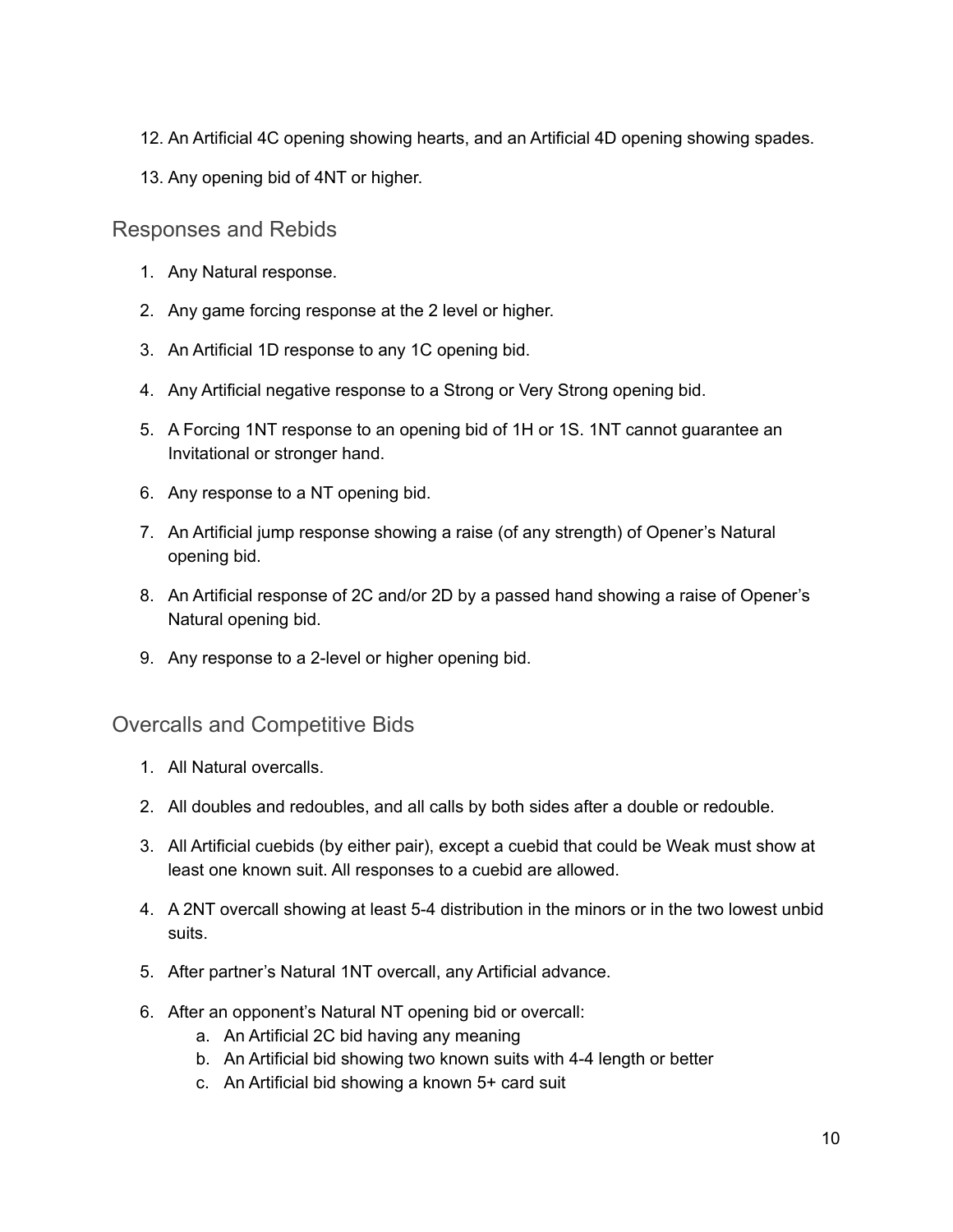- d. A Natural bid showing 4+ cards in the suit bid and another known or unknown suit of 4+ cards.
- 7. In response to partner's overcall showing an unknown suit or suits, any call asking for partner's longest or cheapest unknown suit (e.g., "pass or correct" calls).
- 8. An Artificial NT overcall at any level for 2-suited takeout. A 1NT bid in this category must show at least Near-Average Strength. Below the 4-level at least one suit must be known.
- 9. An artificial NT overcall at any level for 3-suited takeout. A 1NT bid in this category must show at least Near-Average Strength.
- 10. After an opponent's Artificial opening bid, any Artificial defense.

Beginning with the Opening Bidder's second call, all calls are allowed by both pairs.

### Lead and Carding Agreements

Encrypted Signals are never allowed when leading, following suit or discarding. Otherwise:

- 1. Opening lead: Any method may be used on opening lead.
- 2. First discard: Any method may be used on the first discard.

\*\*\* Following Suit & Discarding: Except for the first discard, only high-to-low or low-to-high ordering strategies are allowed when following suit or discarding.

- *● Note: Distinct meanings for middle cards (vs. highest and lowest) are permissible.*
- *● Note: Defining meanings for specific spots (2,4,6…), as opposed to relative high/low agreements, are permissible only on the first discard.*

In addition, a pair may be prohibited from playing any carding method when they are deemed to be playing it in a manner that does not maintain proper tempo. A decision that prohibits a pair from playing a particular carding method may be appealed to the tournament committee.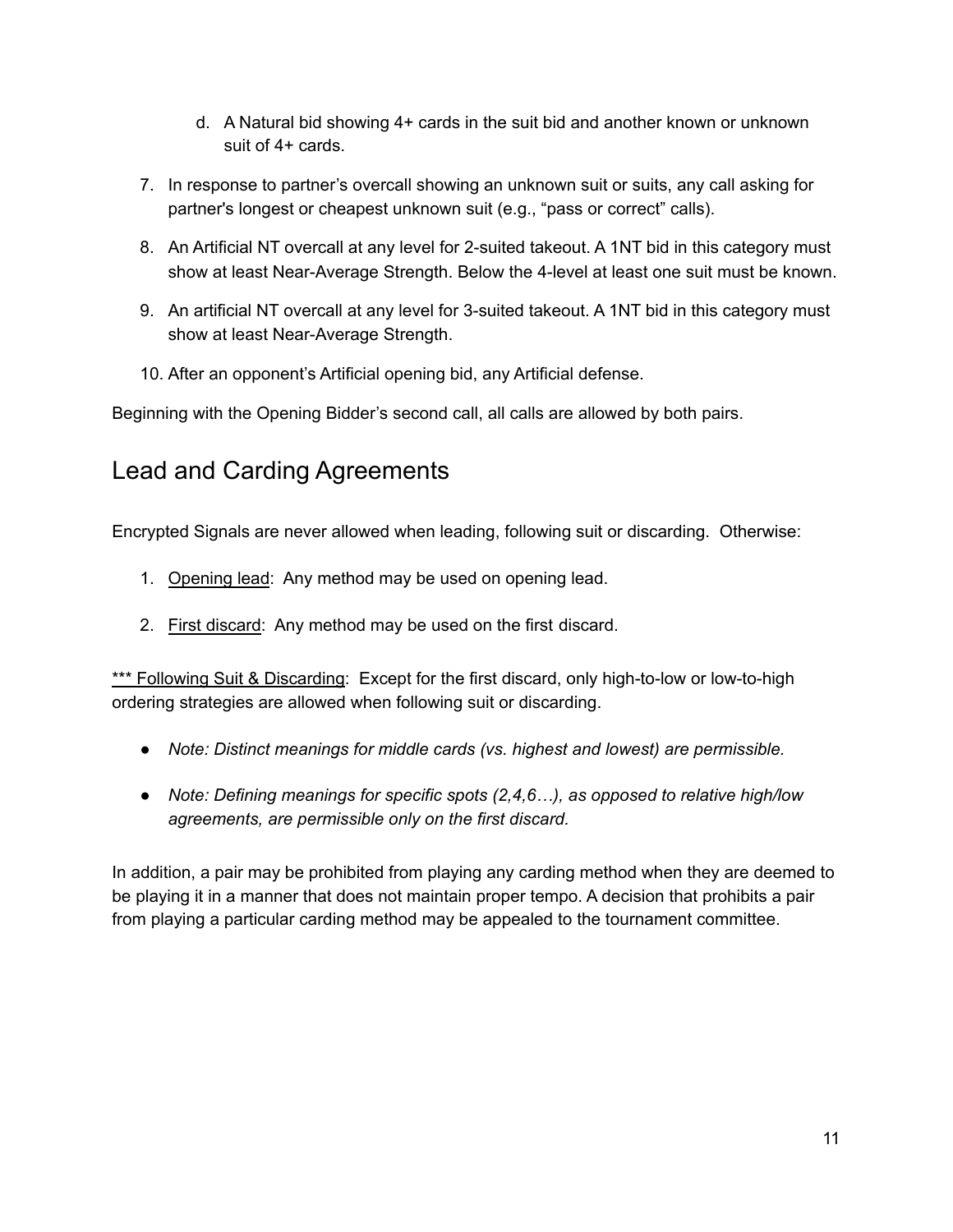## Basic+ Chart

Bidding Agreements are disallowed unless they are specifically allowed. If an Agreement would be disallowed unless it satisfies a specific High Card Point or shape requirement, a player may not use judgment to include hands with fewer High Card Points or a different shape. Note that almost all Agreements are allowed beginning with Responder's initial action.

The following are always disallowed:

- 1. Purely Destructive Initial Actions
- 2. Psyching an Artificial Opening Bid or an Artificial Overcall
- 3. Psyching an Artificial Response below 2NT to an Opening or Overcall

### Allowed Bidding Agreements

Opening Bids

- 1. Any opening bid in a suit which is Natural, as long as it shows at least Near-Average Strength.
- 2. A 1C or 1D opening bid that is either Natural or Quasi-Natural, as long as it shows at least Average Strength.
- 3. An Artificial 1C opening bid that is Strong and Forcing.
- 4. A Natural NT opening bid, as long as it shows at least 10 HCP and the Range is not greater than 5 HCP.
- 5. Any 1NT opening bid that is Strong and Forcing.
- 6. A 2-level opening bid showing a Three-Suited hand and at least Average Strength.
- 7. Any 2-level or higher opening bid that is Very Strong.
- 8. Any 2-level opening bid showing at least Average Strength with at least 5-4 shape and both suits known.
- 9. Any Natural opening bid in a suit at the 2-level showing at least 3 HCP and with a Range not greater than 8 HCP.
- 10. A NT opening bid at the 2-level or higher showing at least 5-4 distribution in the minors.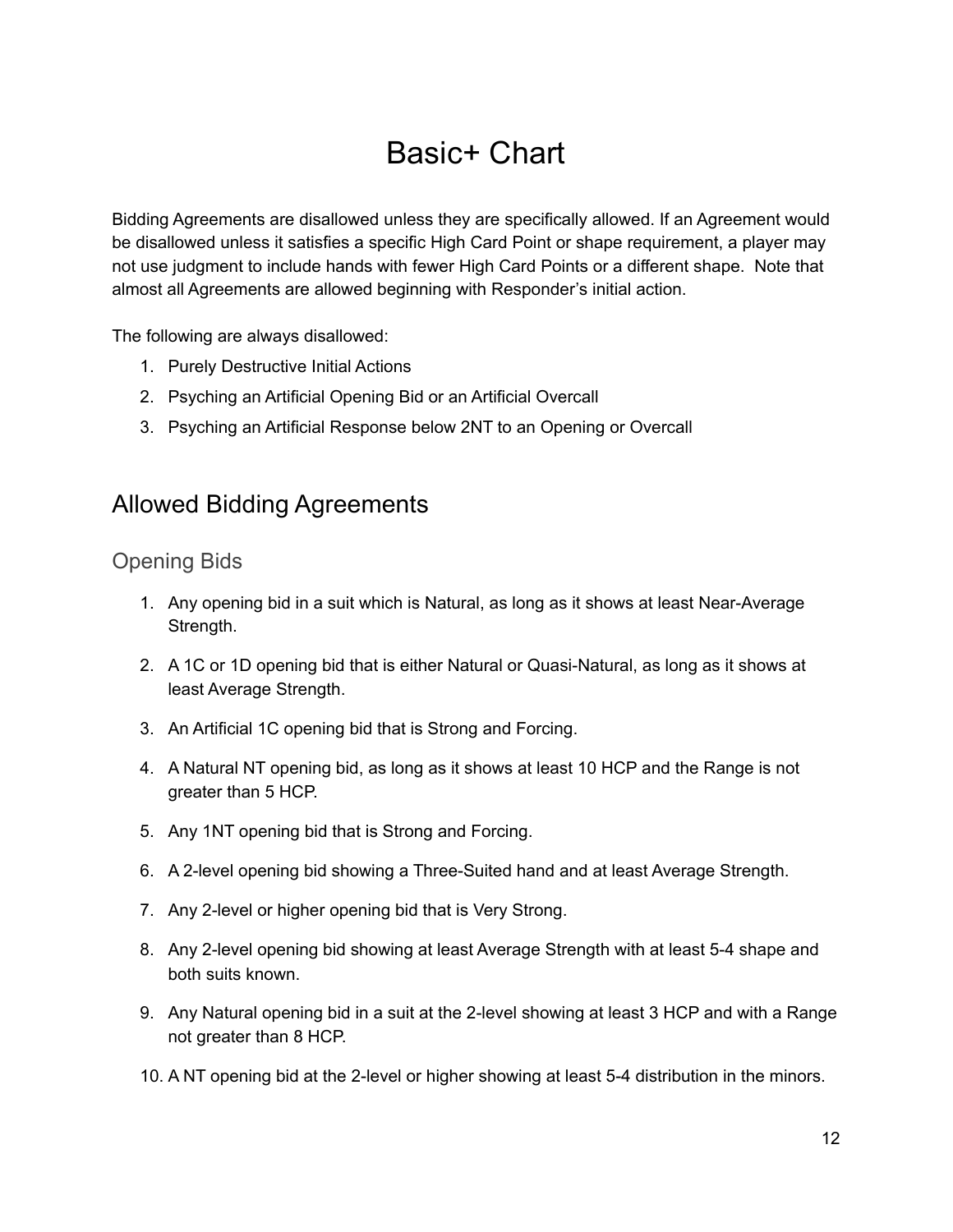- 11. Any Natural opening at the 3-level or higher.
- 12. A 3NT opening bid showing a known or unknown solid suit.
- 13. A 3NT opening bid showing a known or unknown long minor suit.
- 14. A 4-level opening bid showing at least 6 cards in a different known suit.
- 15. Any opening bid of 4NT or higher.

#### Responses and Rebids

- 1. Any Natural response.
- 2. Any game forcing response.
- 3. An Artificial 1D response to any 1C opening bid.
- 4. Any Artificial response to a Strong or Very Strong opening bid.
- 5. Any 1NT response to an opening bid of 1H or 1S.
- 6. Any response to a NT opening bid.
- 7. An Artificial jump response showing a raise (of any strength) of Opener's Natural opening bid.
- 8. An Artificial jump response that shows at least 5 cards in a known suit and at least 4 cards in another known suit.
- 9. An Artificial response of 2C and/or 2D by a passed hand that shows a raise of Opener's Natural opening bid.
- 10. Any response to a 2-level or higher opening bid.
- 11. Any response after an opposing double.

Overcalls and Competitive Bids

- 1. All Natural overcalls.
- 2. All doubles and redoubles, and all calls by both sides after a double or redouble.
- 3. All calls in Balancing Seat.
- 4. All Artificial cuebids (by either pair), except a cuebid that could be Weak must show at least one known suit. All responses to a cuebid are allowed.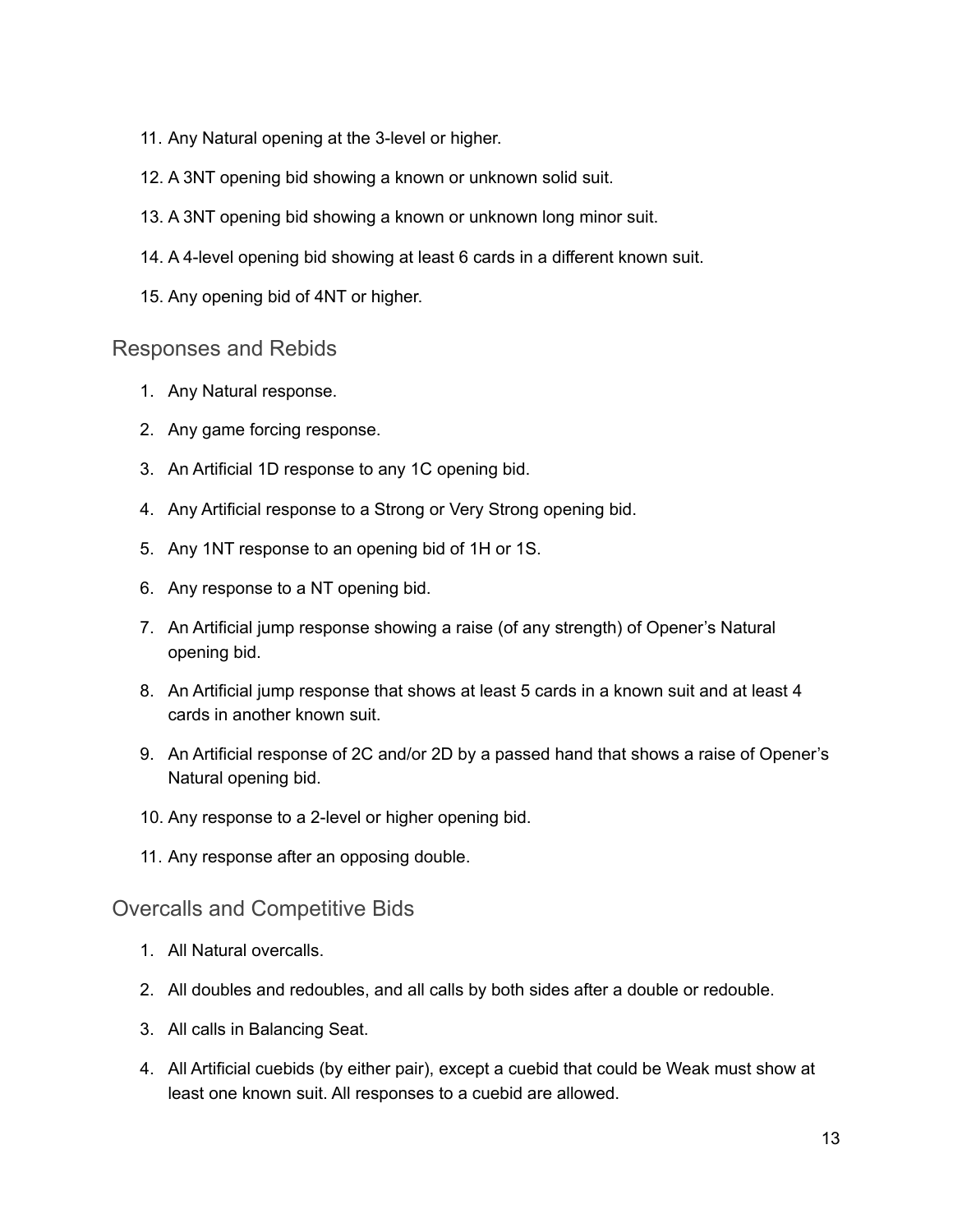- 5. A suit overcall showing at least 5-4 distribution in two known suits. If the overcall is not a jump, then it must show at least Average Strength.
- 6. An Artificial NT overcall at any level for 2-suited takeout. A 1NT bid in this category must show at least Near-Average Strength. Below the 4-level at least one suit must be known.
- 7. An artificial NT overcall at any level for 3-suited takeout. A 1NT bid in this category must show at least Near-Average Strength.
- 8. After partner's Natural 1NT overcall, any Artificial advance.
- 9. After an opponent's Natural NT opening bid or overcall:
	- a. An Artificial 2C bid having any meaning
	- b. An Artificial 2D bid showing a one-suited hand in hearts or spades
	- c. Any other call showing a known suit of at least 4 cards
- 10. In response to partner's overcall showing an unknown suit or suits, any call asking for partner's longest or cheapest suit (e.g., "pass or correct" calls).
- 11. After an Artificial opening bid, any Artificial defense.
- 12. After an opening bid of 2C or higher, any Artificial defense.
- 13. After an opening bid and an overcall or double, any call (by either side) showing Length in a known suit.
- 14. After an opening bid and an overcall, a bid of spades to show any of:
	- a. A desire to play No Trump
	- b. One minor
	- c. Both minors
	- d. Any combination of the above

Beginning with the Opening Bidder's second call, all calls are allowed by both pairs.

### Lead and Carding Agreements

<Same as Basic Chart>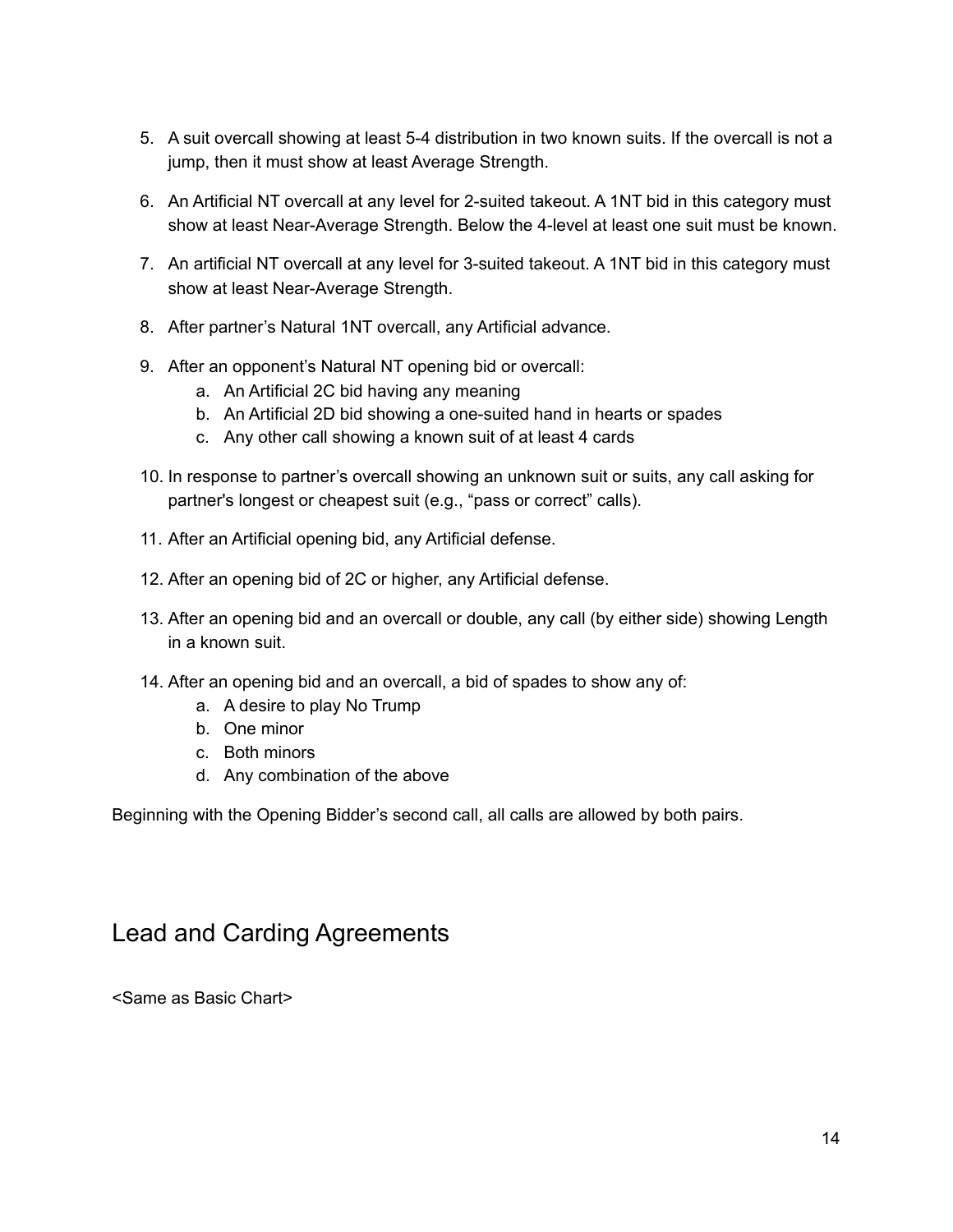# Open Chart

Bidding Agreements are allowed unless they are specifically disallowed. If an Agreement would be disallowed unless it satisfies a specific High Card Point or shape requirement, a player may not use judgment to include hands with fewer High Card Points or a different shape. If an agreement is disallowed, then adding an unlikely hand type to it does not make it allowed. Note that almost all Agreements are allowed beginning with Responder's initial action.

### Disallowed Bidding Agreements

### Passes Before an Opening

- 1. \*\*\* An opening pass that is Forcing.
- 2. \*\*\* An opening pass in first or second seat that could be a stronger hand than an opening 1-level bid with the same shape; i.e., if two hands are exactly the same except that an honor is replaced with a low card in the same suit, you cannot open the hand with the low card and pass the hand with an honor.

### Opening Bids

Disallowed Opening Bids

- 1. \*\*\* A Natural or Quasi-Natural 1-level opening bid in first or second seat that could contain less than Near-Average Strength.
- 2. An Artificial 1-level opening bid in any seat that could contain less than Average Strength.
- 3. \*\*\* In segments of fewer than 6 boards, an Artificial 1-level opening bid showing length only in a known suit other than the one opened, unless that bid is also Strong and Forcing.
- 4. \*\*\* A Natural 1NT opening bid that could contain fewer than 10 HCP.
- 5. \*\*\* A Natural 1NT opening bid that has a Range greater than 5 HCP.
- 6. A non-Forcing 1NT opening that does not meet the definition of Natural.
- 7. An Artificial opening Preempt below 3NT; except, 2NT may be used to show two known suits.
- 8. An Artificial opening bid showing two suits, neither of which is known.
- 9. \*\*\* An Artificial Three-Suited opening bid (with or without known shortness) that does not show at least Average Strength.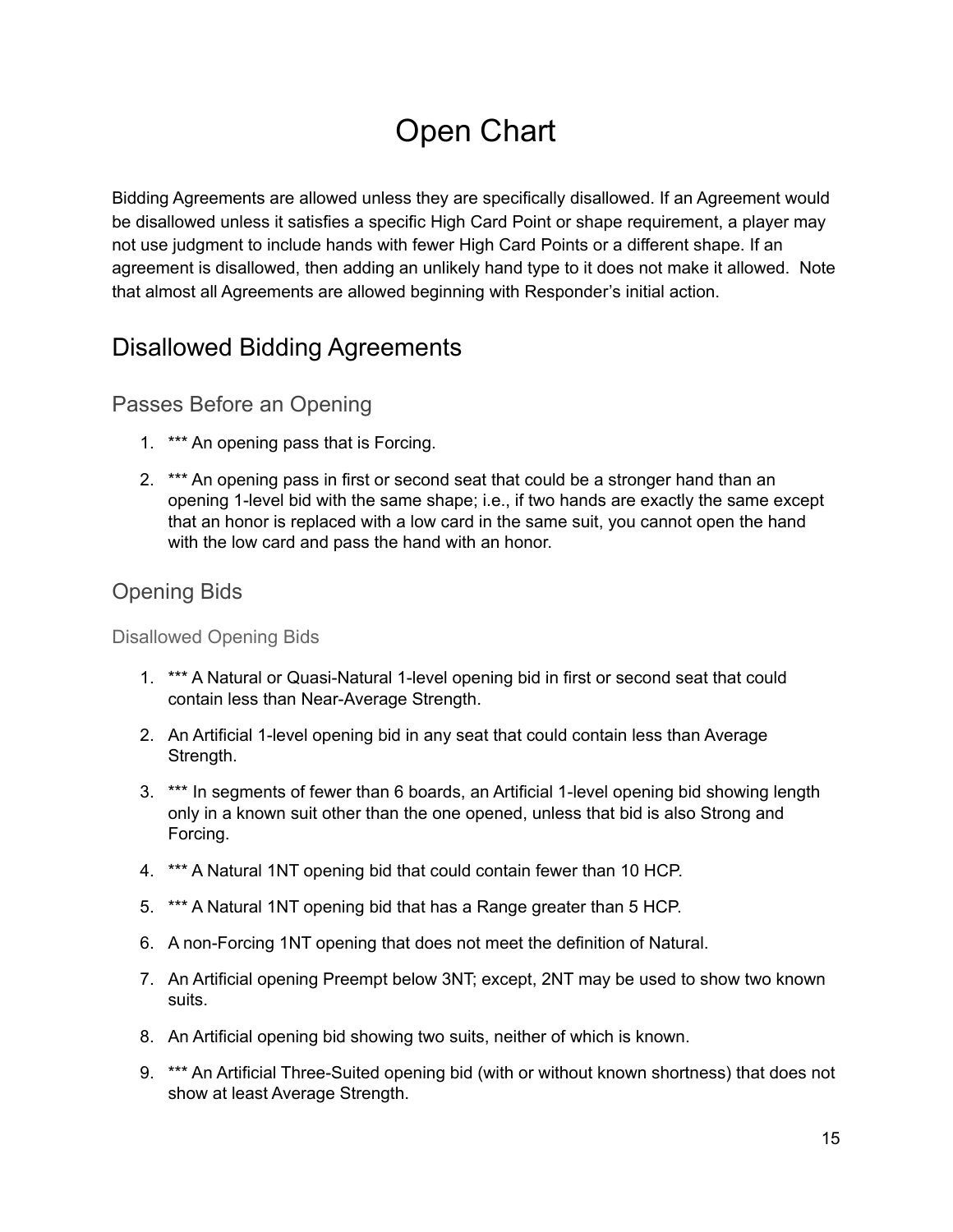- 10. \*\*\* A 2-level or higher opening bid that could contain less than Average Strength showing a known suit and an unknown suit, where the unknown suit could be the suit opened.
- 11. \*\*\* A non-Forcing 2-level opening bid in first or second seat that has a Range of greater than 9 HCP and could show less than Average Strength.
- 12. A Purely Destructive opening bid.
- 13. Psyching an Artificial opening bid.

#### Rule Exceptions

The following are exceptions to the rules listed under "Disallowed Opening Bids":

- 1. Any opening bid that promises a Very Strong hand is allowed.
- 2. \*\*\* Any bid that requires Average Strength to be legal may be made with Near Average Strength in 3rd and 4th seats. Bids with High Card Point minimums do not change.

### **Overcalls**

- 1. After a Natural suit opening bid, a new suit Direct Overcall below 2NT that does not show at least one known suit unless that bid is an offer to play in No Trump or takeout of the opening bid.
- 2. After a Natural suit opening bid an Artificial direct 1NT overcall that does not show one of the following:
	- a. A Strong hand; or
	- b. At least three cards in all of the unbid suits; or
	- c. At least 4-4 shape in two known suits; or
	- d. At least 5-4 shape in two suits, at least one of which is known.
- 3. A Purely Destructive overcall.
- 4. Psyching an Artificial overcall.

#### Responses and Rebids

- 1. Psyching an Artificial response below 2NT to an opening bid or an overcall.
- 2. Psychic Controls.

### Lead and Carding Agreements

<Same as Basic Chart>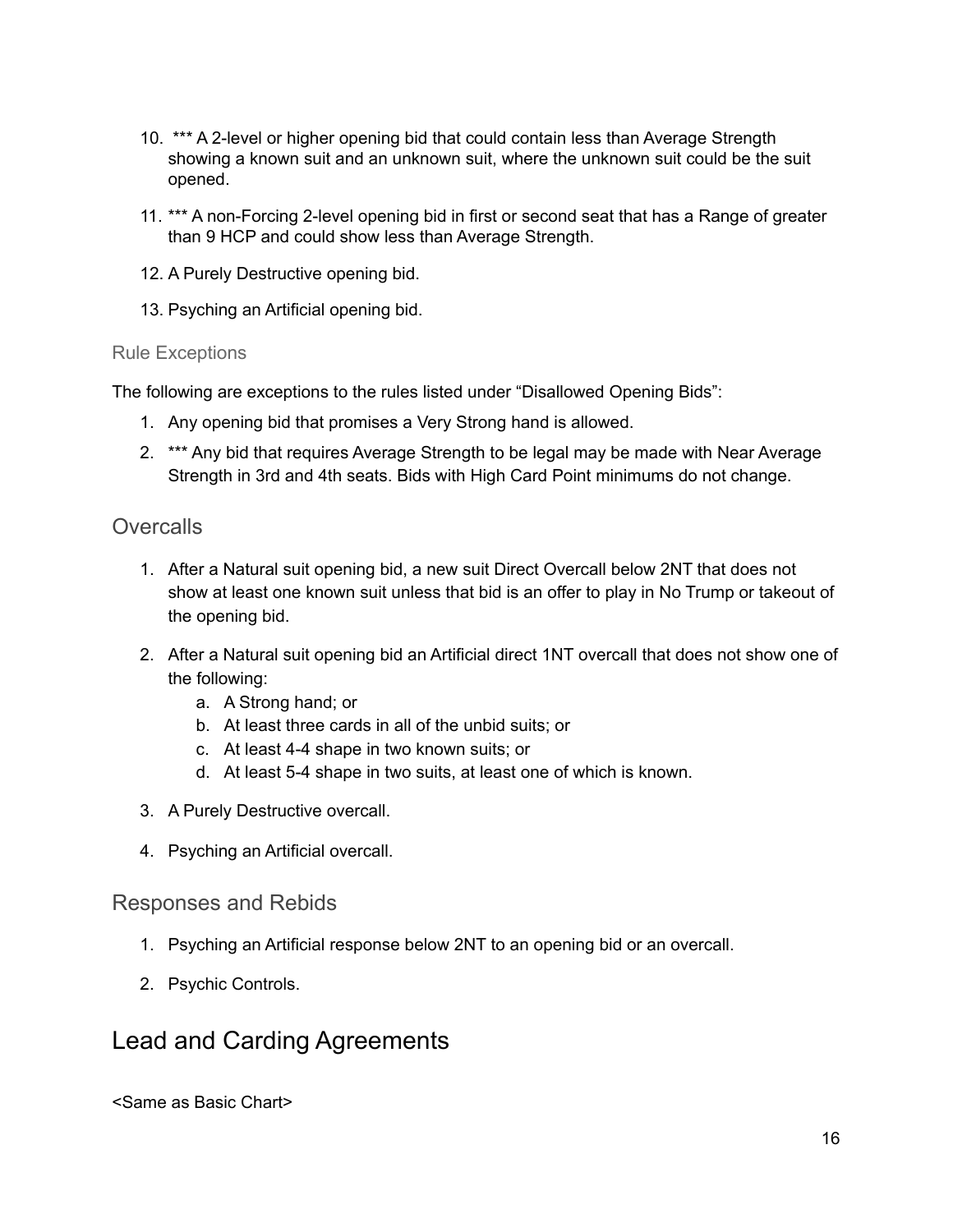# Open+ Chart

Bidding Agreements are allowed unless they are specifically disallowed. If an Agreement would be disallowed unless it satisfies a specific High Card Point or shape requirement, a player may not use judgment to include hands with fewer High Card Points or a different shape. If an agreement is disallowed, then adding an unlikely hand type to it does not make it allowed. Note that almost all Agreements are allowed beginning with Responder's initial action.

### Disallowed Bidding Agreements

### Passes Before an Opening

- 1. \*\*\* An opening pass that is Forcing.
- 2. \*\*\* An opening pass in first or second seat that could be a stronger hand than an opening 1-level bid with the same shape; i.e., if two hands are exactly the same except that an honor is replaced with a low card in the same suit, you cannot open the hand with the low card and pass the hand with an honor.

### Opening Bids

Disallowed Opening Bids

- 1. \*\*\* A Natural or Quasi-Natural 1-level opening bid in first or second seat that could contain less than Near-Average Strength.
- 2. An Artificial 1-level opening bid in any seat that could contain less than Average Strength.
- 3. \*\*\* In segments of fewer than 6 boards, an Artificial 1-level opening bid showing Length only in a known suit other than the one opened, unless that bid is also Strong and Forcing.
- 4. \*\*\* A Natural 1NT opening bid that could contain fewer than 10 HCP.
- 5. \*\*\* A Natural 1NT opening bid that has a Range greater than 5 HCP.
- 6. \*\*\* In segments of fewer than 6 boards, a non-Forcing 1NT opening that does not meet the definition of Natural. In segments of 6 boards or more, a non-Forcing 1NT with a void or with 10 or more cards in 2 suits or with fewer than 10 HCP.
- 7. In segments of fewer than 6 boards, an Artificial opening Preempt below 3NT that does not show at least one known suit.
- 8. \*\*\* An Artificial opening Preempt below 3NT that may have Length only in the suit opened.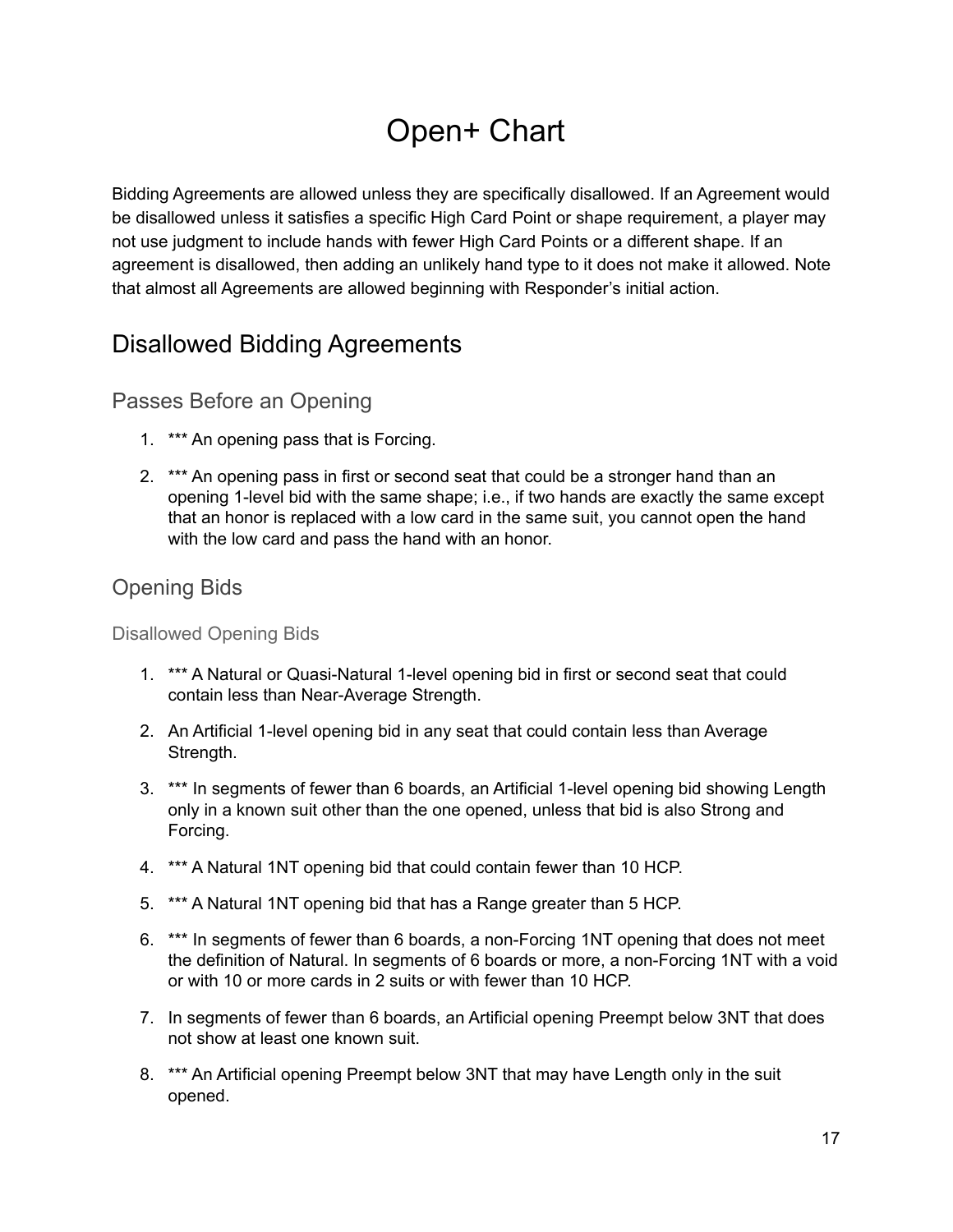- 9. \*\*\* An Artificial opening Preempt below 3NT showing Length in an unknown suit when there are more than two possibilities for which suit is held.
- 10. \*\*\* An Artificial opening bid showing two suits, neither of which is known.
- 11. \*\*\* An Artificial Three-Suited opening bid (with or without known shortness) that does not show at least Average Strength.
- 12. \*\*\* A 2-level or higher opening bid that could contain less than Average Strength showing a known suit and an unknown suit, where the unknown suit could be the suit opened.
- 13. \*\*\* A non-Forcing 2-level opening bid in first or second seat that has a Range greater than 9 HCP and could show less than Average Strength.
- 14. A Purely Destructive opening bid.
- 15. Psyching an Artificial opening bid.

#### Rule Exceptions

The following are exceptions to the rules listed under "Disallowed Opening Bids":

- 1. Any opening bid which promises a Very Strong hand is allowed.
- 2. Any bid which requires Average Strength may be made with Near Average Strength in 3rd and 4th seats.
- 3. Any Artificial Preempt which would be otherwise allowed under the rules below may also contain Very Strong hands. The Very Strong hands may be any hand type, regardless of the stated restrictions to the Preempt.

### **Overcalls**

- 1. \*\*\* After a Natural suit opening bid, a new suit Direct Overcall below 2NT that does not show at least one known suit unless that bid is an offer to play in No Trump or takeout of the opening bid.
- 2. After a Natural suit opening bid, an Artificial direct 1NT overcall that does not show one of the following:
	- a. A Strong hand; or
	- b. At least three cards in all of the unbid suits; or
	- c. At least 4-4 shape in two known suits; or
	- d. At least 5-4 shape in two suits, at least one of which is known.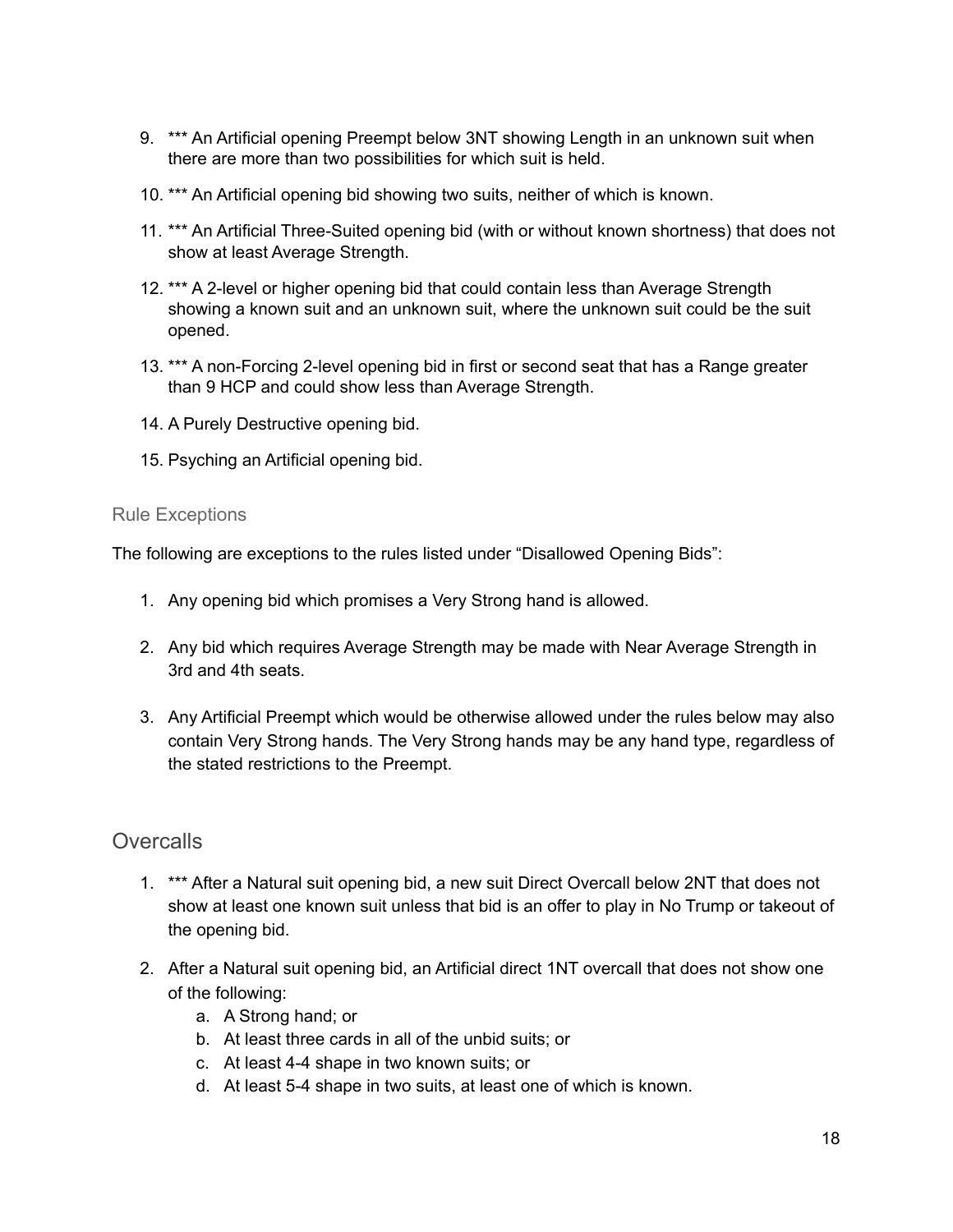- 3. A Purely Destructive overcall.
- 4. Psyching an Artificial overcall.

Responses and Rebids

- 1. Psyching an Artificial response below 2NT to an opening bid or an overcall.
- 2. Psychic Controls.

### Lead and Carding Agreements

< Same as Basic Chart >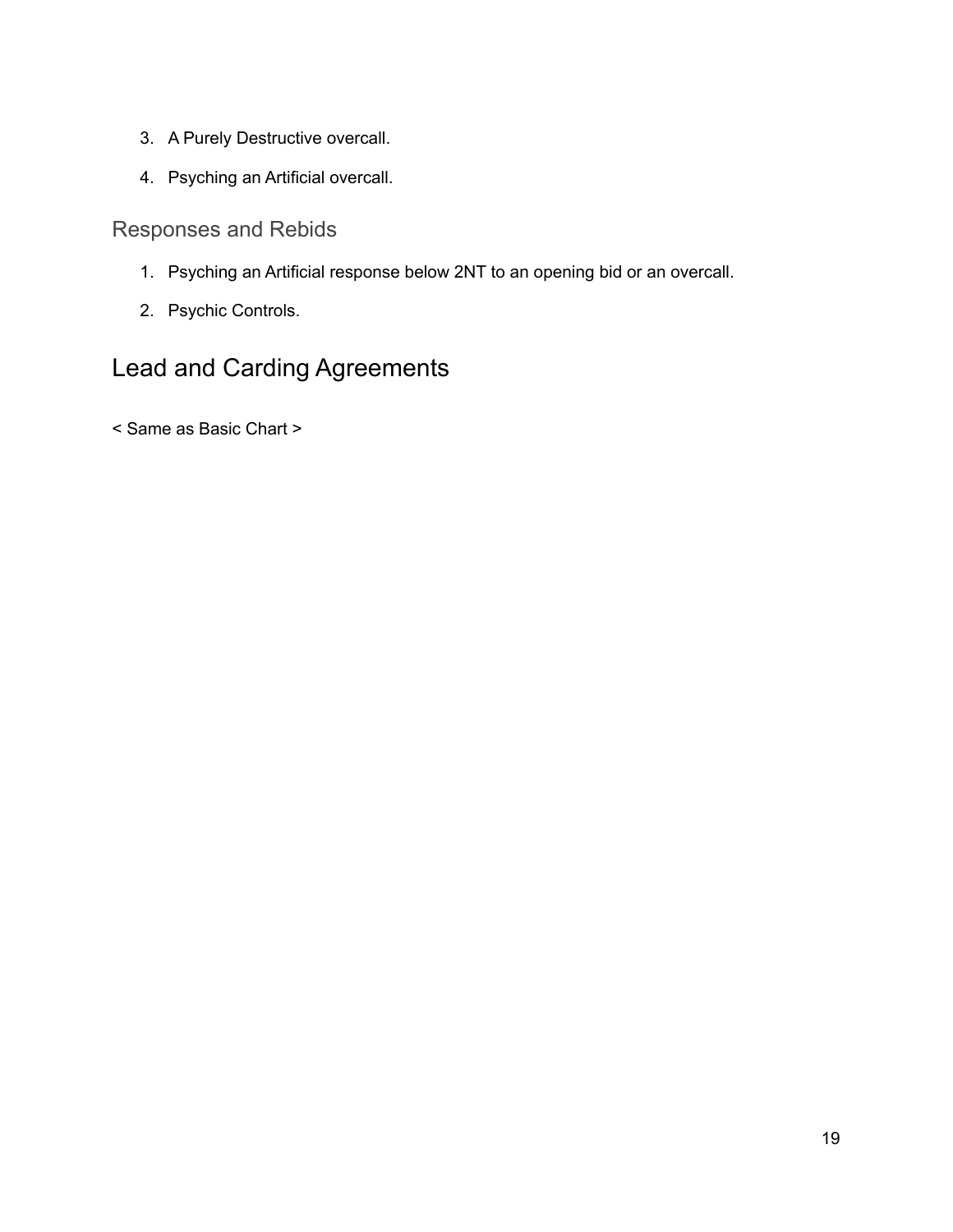## Examples

### **Definitions**

- 1. **"Natural":** A 2H opening showing both hearts and a minor is still Natural as long as it shows a heart suit of 5 or more cards.
- 2. **"Quasi-Natural":** Many, but not all "could be short" 1C or 1D catchall openings fall into this category. A "could be short" 1C or 1D that could contain a singleton below a queen in the opened minor is not Quasi-Natural.
- 3. **"Purely Destructive Initial Action":** The intent here is to eliminate bids which have little or no redeeming constructive merit. Note that just because a call is not Purely Destructive does not mean that it is allowed; many calls are restricted that do not meet the definition of Purely Destructive.

An overcall showing hearts or both spades and diamonds is not a Purely Destructive Initial Action, regardless of High Card Points, because it meets condition "d", using condition "a" twice. (It contains 4+ hearts or it contains 4+ spades.) Similarly an overcall showing both red suits or both black suits is not a Purely Destructive Initial Action because it meets condition "d". A "Cappelletti/Hamilton" 2C overcall showing a 1 suited hand is not a PDIA, as it meets condition "d" by choosing option "b" twice.

An example of a PDIA overcall would be a 1S "fert" overcall, showing any 13 cards and Pass=spades. An example of a PDIA opening bid would be 1C showing 0-7 HCP any shape.

4. **"Encrypted Signal":** Encrypted signals are ones in which the method of signalling can be given to declarer but requires a "key" to unlock the meaning that is hidden from declarer but available to the defense.

For example, it is an Encrypted Signal for the defender with the lowest remaining spot card in a suit to switch from standard to upside down carding when declarer shows out of that suit. It is an Encrypted Signal if after an auction where declarer shows an exact number of cards in a suit, the defender with more cards in that suit plays standard while the defender with fewer cards plays upside down.

There are many common bridge situations which occur which are not considered Encrypted, even if the situation may not be immediately apparent to Declarer. For instance, it is not an Encrypted Signal when dummy has a long suit with no entry for the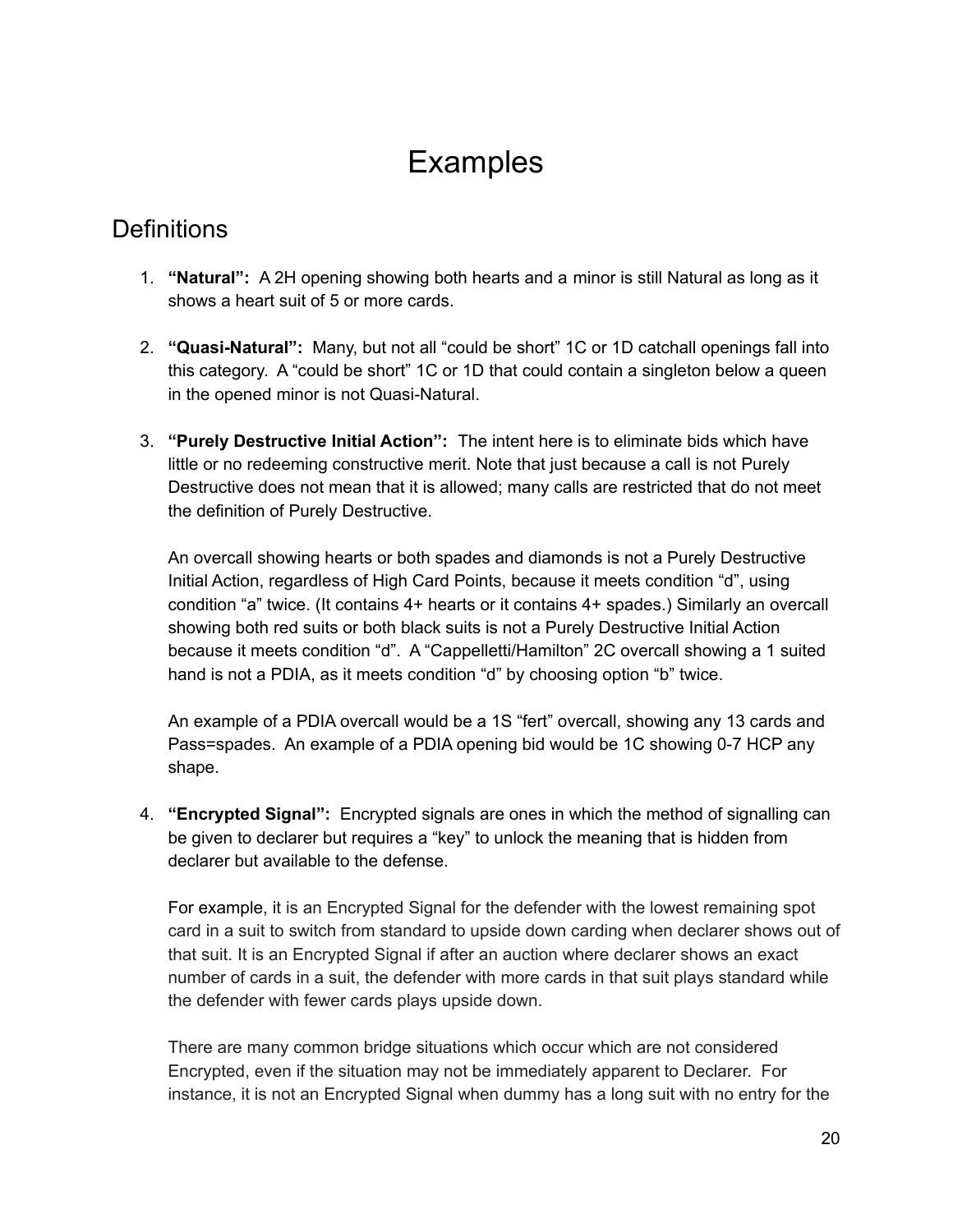defender without the ace to give a count signal while the defender with the ace gives a different kind of signal. It is also not an Encrypted Signal to play a suit preference card when you believe your partner has led a singleton even though you normally play an attitude signal on the opening lead.

Changes in methodology that based in some predetermined way are also not Encrypted. For example, playing standard carding at trick one and upside down carding after trick one would not be considered Encrypted.

- 5. **"Psych"**: Generally, 2 cards fewer or an Ace weaker than the minimum expected for a bid would meet the definition of a Psych, as would an Ace stronger than the maximum expected.
- 6. **"Range":** "15-17" is a range of three points (15, 16, and 17). "10-12 or 15-17" is a range of 8 points. (The difference between the extremes of 10 to 17 inclusive.) If a pair plays one NT range when Vul. or in certain seats (e.g., 15-17) and another NT range when Not Vul. or in other seats (e.g., 10-12), those are two distinct ranges of 3 points. It is only when a bid could be either 10-12 or 15-17 at the time making the bid that the range would be considered to be 8 points.
- 7. **"Rule of N":** A hand with 11 High Card Points and 5-4-3-1 distribution would meet the "Rule of 20" (11 +  $5 + 4 = 20$ ), but not the "Rule of 21" or higher.

### All Charts

Leads and Carding

1. High/Low and Low/High encoding allows for cards which are neither. For example, it is permissible to have a distinct meaning for each of the plays from 3 small spots so long as the cards have the same meaning based on their relative rank, not absolute. That is, the 2 from 234 and the 7 from 789 should mean the same. Likewise the 3 and 8, or 4 and 9. It is not permitted to "pre-define" the spots as being high or low (such as 234 is always low, 567 always middle, etc.) except on the first-discard.

### Basic Chart

1. [Opening 8] It is legal to open 2D showing 5 hearts, 4 spades, and 11-15 HCP. It would also be legal to open 2D showing 11-15 points with 5/4 either way in the majors.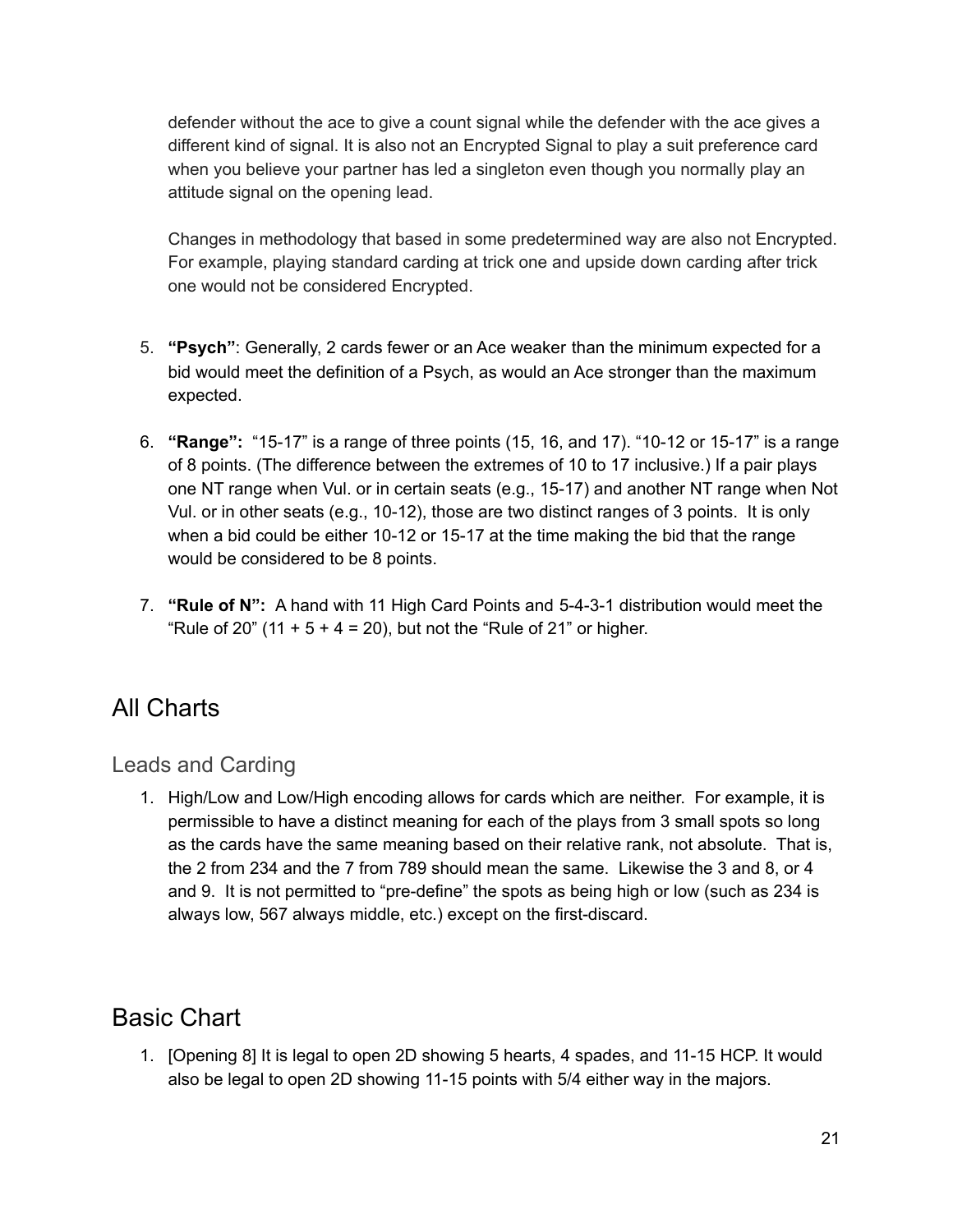### Open/Open+ Charts

### Passes Before Opening

- 1. [Restriction 1] An Agreement to open all hands in 3rd seat is not permitted, as it makes an opening pass Forcing.
- 2. [Restriction 2] An opening pass cannot have a split Range, such as 0-7 or 13-15 balanced.
- 3. [Restriction 2] You can pass hands with certain shapes even if you open other shapes with fewer High Card Points. For example, if you played an opening 2D showing any 4-4-4-1 with 15+ HCP, you could agree to pass all weaker 4-4-4-1 hands, even if your other 1-level openings could be much weaker than 15 HCPs, provided they could not be 4-4-4-1.

### **Openings**

- 1. [Restriction 1] (Quasi-)Natural opening bids in first or second seat at the 1 level must, by Agreement, have at least 8 HCP or meet the Rule of 17. Artificial opening bids at the 1 level must, by Agreement, have at least 10 HCP or meet the Rule of 19.
- 2. [Restriction 3] Transfer openings, such as those found in the "Little Major" or "Moscito" systems, are not permitted in segments of fewer than six boards. Transfer openings at the 1 level are Artificial and therefore must show at least Average strength. An opening 1D bid showing "hearts or 10 or more spades" is also disallowed.
- 3. [Restriction 4] Hands with 9 or fewer HCPs cannot be upgraded into any NT range. This does not apply to a psych. To be considered a psych, the hand must contain at least 4 HCP less the minimum.
- 4. [Restriction 5] An Agreement to open 1NT showing 11-15 is permitted, but actually showing 10-15 is not. If your agreed NT range is 11-15, you cannot upgrade 10 HCP hands or downgrade 16 HCP hands. This does not apply to a psych. To be considered a psych, the hand must contain at least 4 HCP less the minimum.
- 5. [Open+ 8-10] A Multi 2D(weak in either major) is permitted in segments of six boards or more. A 2H opening showing a weak 2-bid in either hearts or spades is not permitted in segments of any length.
- 6. [Open+ 8-10] Opening 3S to show a long solid minor is permitted, assuming it meets the Rule-of-17 because it is not considered a Preempt.